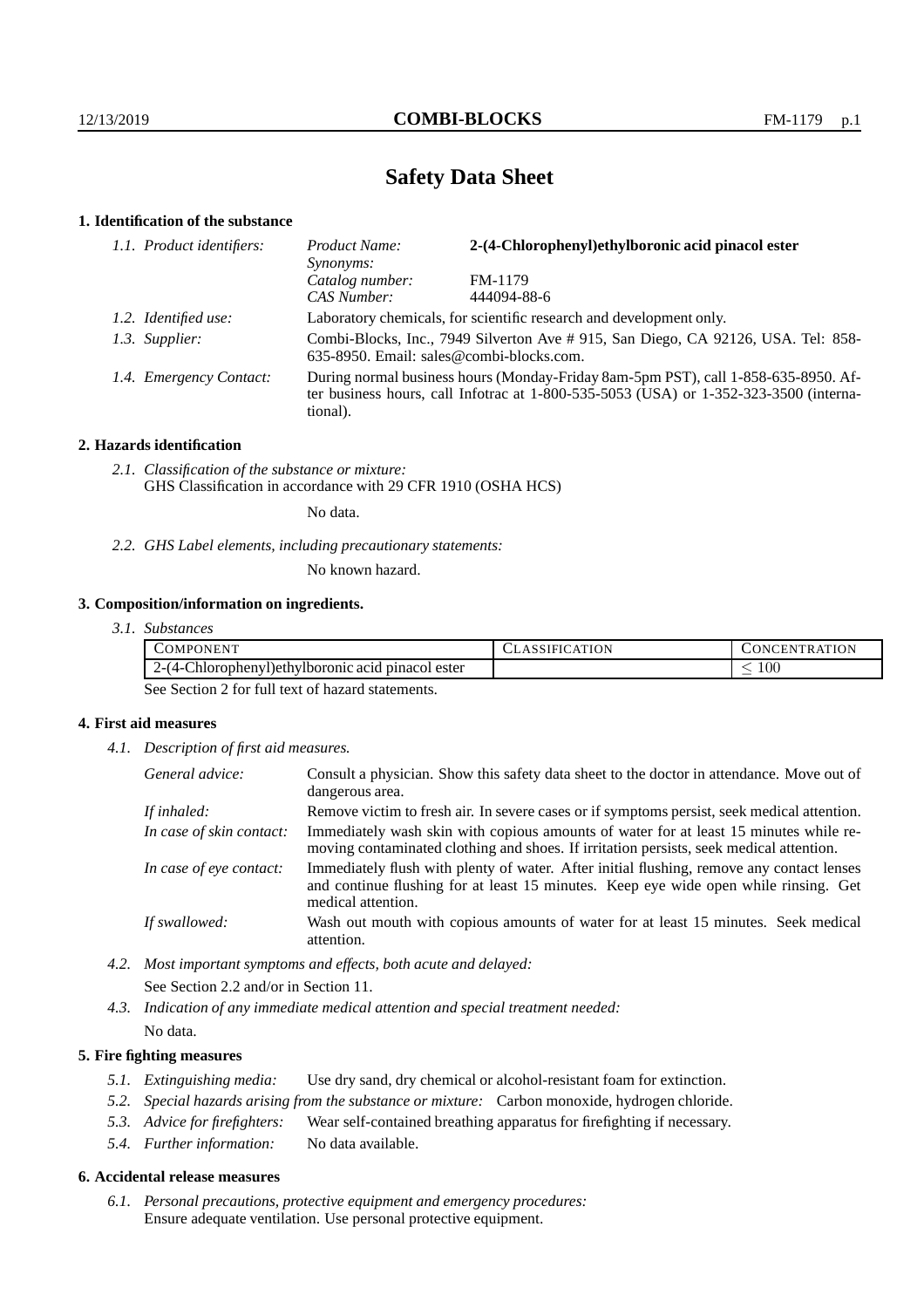|  | 6.2. Environmental precautions:                                                                                                                                                                                                                                     |                                                                                                                                                                                                                                                                            |  |  |  |
|--|---------------------------------------------------------------------------------------------------------------------------------------------------------------------------------------------------------------------------------------------------------------------|----------------------------------------------------------------------------------------------------------------------------------------------------------------------------------------------------------------------------------------------------------------------------|--|--|--|
|  | Should not be released into the environment. See Section 12 for additional ecological information.                                                                                                                                                                  |                                                                                                                                                                                                                                                                            |  |  |  |
|  |                                                                                                                                                                                                                                                                     | 6.3. Methods and materials for containment and cleaning up:                                                                                                                                                                                                                |  |  |  |
|  | Sweep up or vacuum up spillage and collect in suitable container for disposal.                                                                                                                                                                                      |                                                                                                                                                                                                                                                                            |  |  |  |
|  | 6.4. Reference to other sections:                                                                                                                                                                                                                                   |                                                                                                                                                                                                                                                                            |  |  |  |
|  |                                                                                                                                                                                                                                                                     | Refer to protective measures listed in Sections 8 and 13.                                                                                                                                                                                                                  |  |  |  |
|  | 7. Handling and storage                                                                                                                                                                                                                                             |                                                                                                                                                                                                                                                                            |  |  |  |
|  |                                                                                                                                                                                                                                                                     | 7.1. Precautions for safe handling: Avoid contact with skin and eyes. Avoid inhalation of vapour or mist. Keep away<br>from sources of ignition - No smoking. Take measures to prevent the build up of electro-<br>static charge. For precautions see section 2.2.         |  |  |  |
|  | 7.2. Conditions for safe storage, including any incompatibilities: Store under $-20^{\circ}$ C. Keep container tightly closed in<br>a dry and well-ventilated place. Containers which are opened must be carefully resealed<br>and kept upright to prevent leakage. |                                                                                                                                                                                                                                                                            |  |  |  |
|  | Laboratory chemicals, for scientific research and development only.<br>7.3. Specific end use(s):                                                                                                                                                                    |                                                                                                                                                                                                                                                                            |  |  |  |
|  | 8. Exposure Controls / Personal protection                                                                                                                                                                                                                          |                                                                                                                                                                                                                                                                            |  |  |  |
|  | 8.1. Control parameters:                                                                                                                                                                                                                                            |                                                                                                                                                                                                                                                                            |  |  |  |
|  |                                                                                                                                                                                                                                                                     | Components with workplace control parameters: Contains no substances with occupational exposure limit values.                                                                                                                                                              |  |  |  |
|  | 8.2. Exposure controls:                                                                                                                                                                                                                                             |                                                                                                                                                                                                                                                                            |  |  |  |
|  | Appropriate engineering controls: Ensure that eyewash stations and safety showers are close to the workstation<br>location. Ensure adequate ventilation, especially in confined areas.                                                                              |                                                                                                                                                                                                                                                                            |  |  |  |
|  | Personal protective equipment:                                                                                                                                                                                                                                      |                                                                                                                                                                                                                                                                            |  |  |  |
|  | Eye/face protection:                                                                                                                                                                                                                                                | Wear appropriate protective eyeglasses or chemical safety goggles as described by OSHA's<br>eye and face protection regulations in 29 CFR 1910.133 or European Standard EN166.                                                                                             |  |  |  |
|  | Skin protection:                                                                                                                                                                                                                                                    | Handle with gloves. Gloves must be inspected prior to use. Use proper glove removal<br>technique (without touching glove's outer surface) to avoid skin contact with this product.<br>Dispose of contaminated gloves after use in accordance with applicable laws and good |  |  |  |

laboratory practices. Wash and dry hands Body Protection: Complete suit protecting against chemicals, Flame retardant antistatic protective clothing., The type of protective equipment must be selected according to the concentration and amount of the dangerous substance at the specific workplace.

Respiratory protection:

Control of environmental exposure: Prevent further leakage or spillage if safe to do so. Do not let product enter drains.

# **9. Physical and chemical properties**

*9.1. Information on basic physical and chemical properties*

| (a)      | Appearance:                                   | Liquid   |
|----------|-----------------------------------------------|----------|
| (b)      | Odour:                                        | No data  |
| (c)      | Odour Threshold:                              | No data  |
| (d)      | pH:                                           | No data  |
| (e)      | Melting point/freezing point:                 | No date. |
| (f)      | Initial boiling point and boiling range:      | No data  |
| (g)      | Flash point:                                  | No data  |
| (h)      | Evaporatoin rate:                             | No data  |
| (i)      | Flammability (solid, gas):                    | No data  |
| (j)      | Upper/lower flammability or explosive limits: | No data  |
| $\rm(k)$ | Vapour pressure:                              | No data  |
| (1)      | Vapour density:                               | No data  |
| (m)      | Relative density:                             | No data  |
| (n)      | Water solubility:                             | No data  |
| $\circ$  | Partition coefficient: n-octanol/water:       | No data  |
| (p)      | Auto-ignition:                                | No data  |
| (q)      | Decomposition temperature:                    | No data  |
| (r)      | Viscosity:                                    | No data  |
| (s)      | Explosive properties:                         | No data  |
| (t)      | Oxidizing properties:                         | No data  |